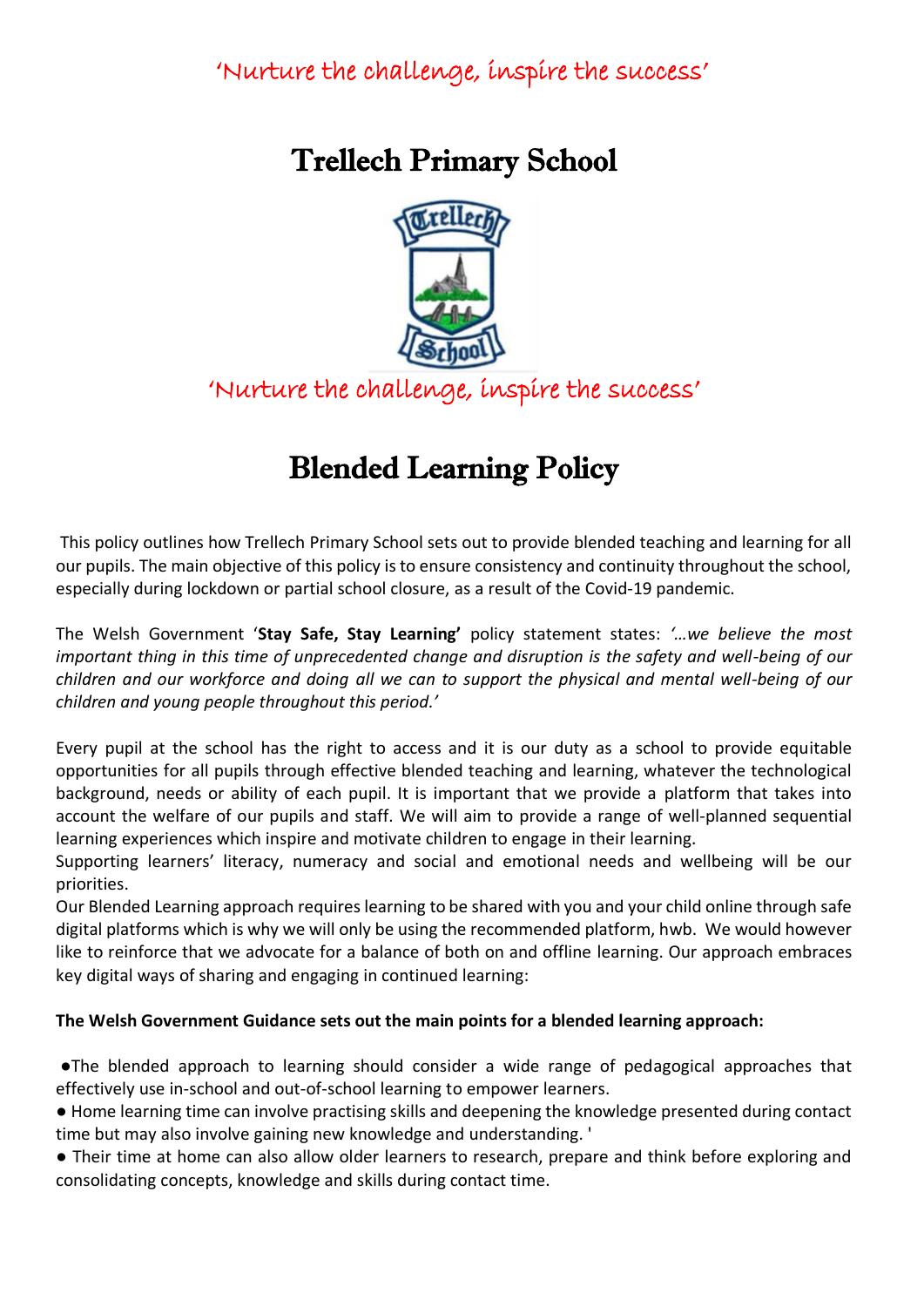- Practitioners should always seek to develop digital skills in the context of wider learning rather than trying to teach them in isolation.
- Plan practical opportunities for children to practice and reinforce those skills taught in school;
- Consider activities that can be completed with resources available in most homes.
- Provide sufficient opportunities for activities to promote wellbeing and address pupils' needs as appropriate.
- Provide effective ways to start lessons to ensure engagement.
- Ensure effective questioning to maximise pupil feedback to a teacher.
- Revisit previous learning, review and re-educate provide time and support for this according to the pupil's needs.
- Provide regular recall and practice opportunities to consolidate prior learning and deepen new learning.
- Educate any new learning in small steps, refraining from presenting too much content at once.

● Provide opportunities for independent practice and application of the skills learned - in the classroom and at home.

#### **Trellech Primary will make all efforts to:**

- Keep all children safe and well
- Provide an effective link between school and home so that everyone is aware of our expectations as a school.
- Provide effective education for all our pupils through the WG secure platform Hwb.
- Support parents / carers to facilitate home learning.
- Provide an effective system that supports blended learning and also supports the wellbeing of our pupils.
- Allow learners to access learning through digital or other accessible methods
- Support the well-being of learners through effective contact and communications.
- Support the well-being of the education workforce.

#### **Our blended learning will include:**

- $\checkmark$  online learning
- $\checkmark$  synchronous and asynchronous learning (happening in real time and through pre-recorded video sessions)
- $\checkmark$  experiential learning (learning by doing or reflecting)
- $\checkmark$  flipped learning (where pupils explore an idea or topic prior to the lesson and are able to share experiences and learning)
- $\checkmark$  collaborative learning (where groups of learners can work simultaneously on the same piece of work)
- $\checkmark$  physical resources for working at home (paper based work)

#### **School Expectations**

❖ We will gather the views of learners, parents, staff and governors in order to: evaluate the learner experience of engaging with existing learning platform/s and modify approaches in light of feedback and available research evidence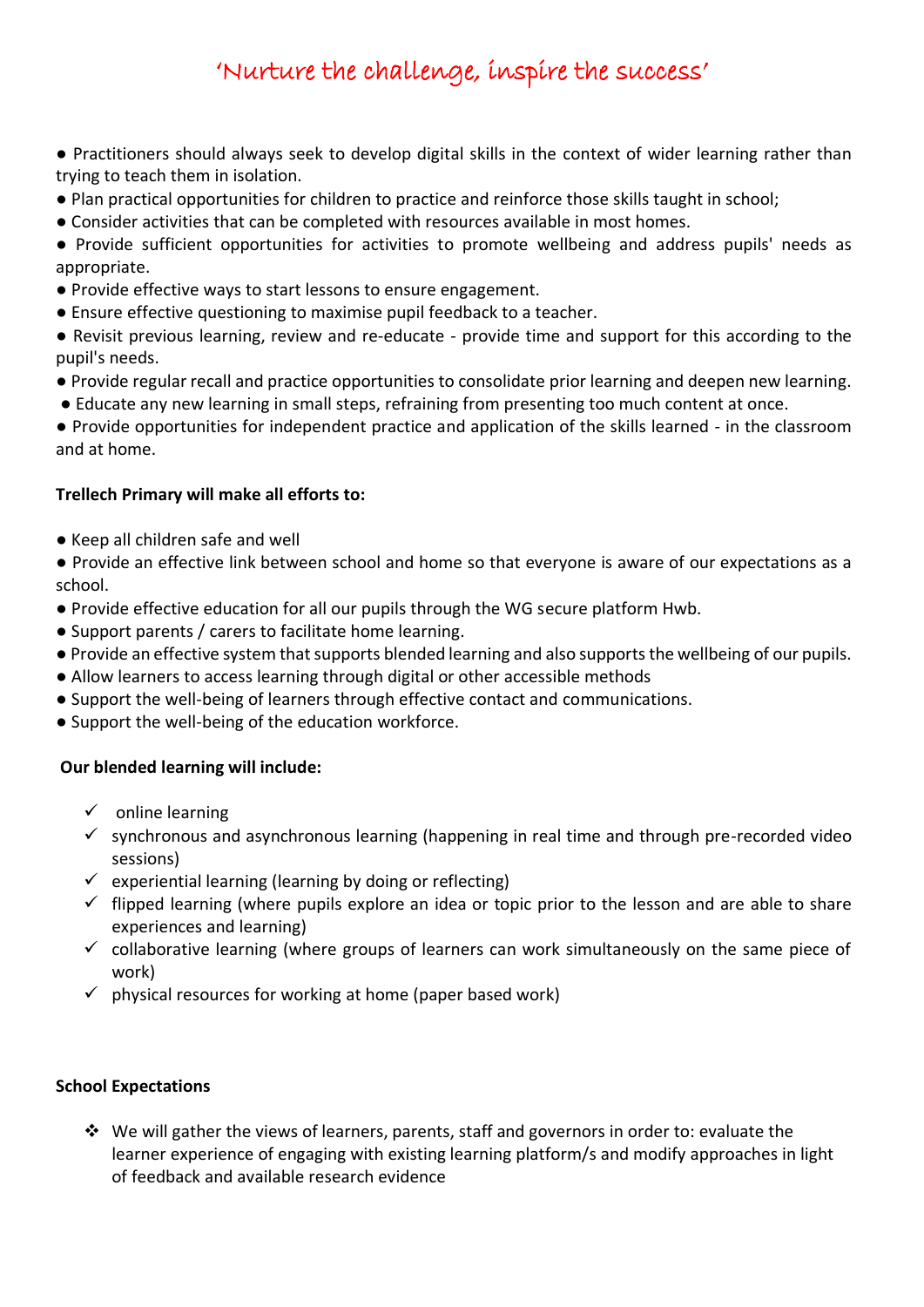- ❖ Staff will use the most appropriate **digital learning platform/s** to support the blended approach for Home Learning
- ❖ Staff will implement the agreed format of home learning for 'homework' and also for Distance learning should the need arise. (See Below)
- ❖ Work shared through Google classroom for Years 4.5.6 and Yr 3 in Spring and Summer term
- ❖ Homework shared through Just2Easy J2Homework for Rec, 1, 2 and 3 for Autumn Term
- ❖ Online reading books to be available for upper Key Stage Two pupils in addition to 'real' books
- ❖ Use appropriate mechanisms of **formative learner assessment** in order to support pupil progress, readiness to learn and engagement with learning. e.g.
- $\rightarrow$  The use of Just2Easy or Google Doc for a class book, individual learning journal
- $\rightarrow$  Online assignments
- $\rightarrow$  Video / webinar presentations by learners
- ❖ Use a blend of face to face and distance learning, underpinned by consideration and professional agreement of the best possible models for blended learning

It is vital that the school supports all parents and carers are able to access learning platforms and communication channels in order to access blended learning provision. You need to know what your child is learning about, what they need to do and to ensure they are fully engaging in the opportunities being provided.

This will mean families need to become familiar with and confident in logging in to Hwb on a daily basis to access Google Classroom, Teams and J2e apps.

| Hwb        | Hwb is a website hosting a wide collection of online tools. It is<br>provided to all schools in Wales by the Welsh Government. It can be<br>used to access resources and platforms for collaboration such as<br>Microsoft Teams, J2e and Google Classroom.                                                                                                                                                    |
|------------|---------------------------------------------------------------------------------------------------------------------------------------------------------------------------------------------------------------------------------------------------------------------------------------------------------------------------------------------------------------------------------------------------------------|
|            | Google Classroom is the area where all KS2 work will be posted as<br>assignments. Learners can engage interactively as well as upload<br>documents and work collaboratively                                                                                                                                                                                                                                   |
| Office 365 | Office 365 is accessible to all learners through Hwb. This is where<br>pupils can access secure email from class teachers and peers. This is<br>also where you can access Microsoft Teams.                                                                                                                                                                                                                    |
|            | Microsoft Teams allows for live teacher interaction with groups of<br>learners. Team meetings will be scheduled to enable groups of<br>learners to come together and share experiences, however this will<br>not be used for 'live' teaching This is an area where class information<br>can be shared.<br>Teams is used extensively by staff for meetings, training and storing<br>of relevant documentation. |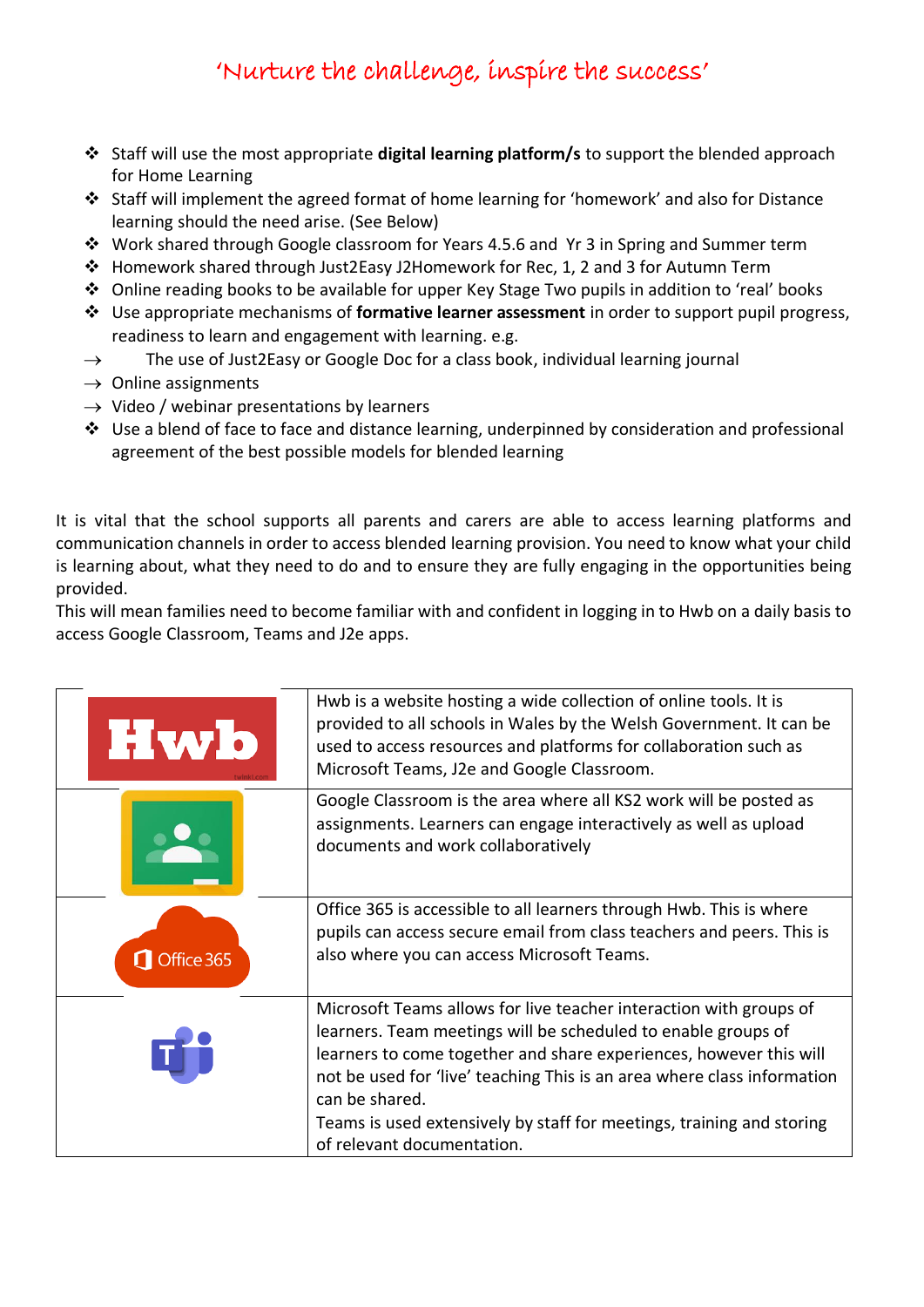| 2 launch                                                                                                                                | Just 2 easy or J2e for short is an area that stores a number of<br>programs to support all areas of learning. It is user friendly and used<br>by all learners but primarily by Foundation Phase pupils. Pupils can<br>upload work quickly within this area and can access a number of<br>supporting games and activities. |
|-----------------------------------------------------------------------------------------------------------------------------------------|---------------------------------------------------------------------------------------------------------------------------------------------------------------------------------------------------------------------------------------------------------------------------------------------------------------------------|
| <b>Flipgrid</b>                                                                                                                         | This is a tool within Hwb that allows videos to be posted by the<br>teacher with direct instruction. Pupils are able to post videos and to<br>view other pupils in the class.                                                                                                                                             |
| My Maths                                                                                                                                | MyMaths is a whole-school interactive resource for use in the<br>classroom and at home that is easy to use alongside any other maths<br>resources to consolidate learning                                                                                                                                                 |
|                                                                                                                                         | Screen Castify is used within school to present asynchronous learning                                                                                                                                                                                                                                                     |
| <b>Screencastify</b><br><b>Easy screen-recording tool facilitates</b><br>outside-the-box instruction<br><b>C</b> common sense education | by the class teacher. It is a tool that allows learners to follow a lesson<br>that has been recorded by the teacher, sharing videos of the<br>computer screen, whilst being able to see the class teacher.<br>Recordings can easily be shared via email, embedding code, Google<br>Classroom and Just2Easy.               |

User guides for different learning platforms can be accessed on our school website: *www.trellechprimary.co.uk* and by clicking on our 'Virtual Learning' button. This will take parents and pupils to their virtual classrooms and to direct links for all learning platforms. It also contains helpful guides created by staff and pupils on how to use J2 apps and Google Classroom.

In the case of a single class closure, numerous class closures or whole school closure, information about all learning activities will be sent in the following ways:

*1) Just2Message for daily communication with class teachers* 

*2)Key Stage 2 - Google Classrooms via Welsh Government's Hwb Learning Platform (www.hwb.gov.wales) for the hosting of resources and sharing of work in order to receive feedback from the teacher.*

*3) Foundation Phase – j2 Homework via Welsh Government's Hwb Learning Platform for the hosting of resources and sharing of work in order to receive feedback from the teacher.*

*4) Microsoft Teams via Welsh Government's Hwb Learning Platform or the Teams App for live face to face sessions with staff and peers.*

Learning activities will be clearly outlined and supplemented with resources where appropriate. There may be videos to accompany lessons, links to an online resource or a worksheet.

Collaborative learning will be included as a core element of some tasks, in effect, small group tasks involving 3-5 pupils. They will be given instructions for a task which they will be completing together. Each member of the group can work on the task, adding their own ideas.

Teachers will explain how they want work to be recorded and uploaded for marking and feedback.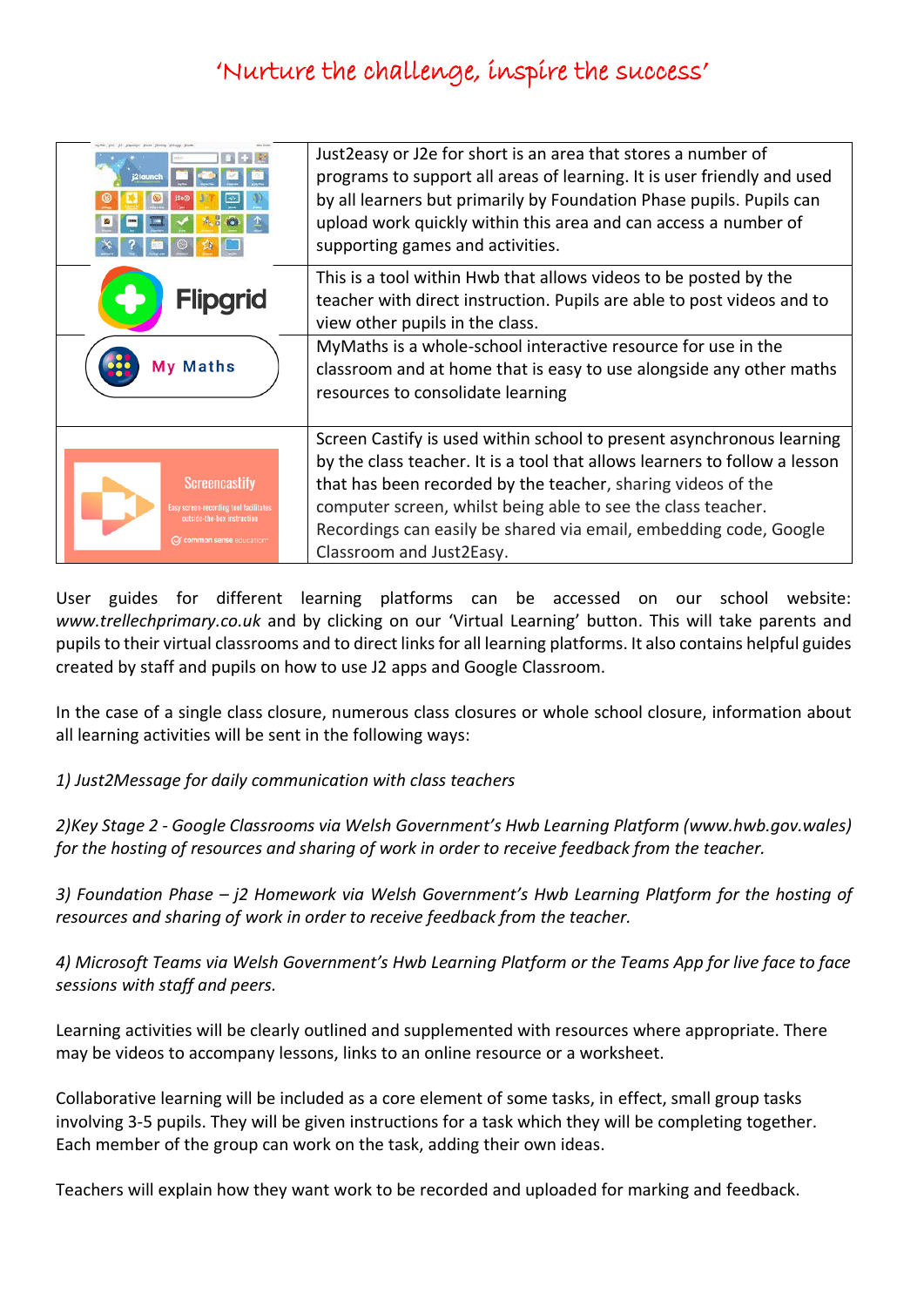A daily timetable of learning during a period of whole class/ school closure is provided below. This gives structured support to help parents and carers plan the learning. We recognise some families will be juggling demands of working from home and supporting siblings, so it is important to note this is a suggested timetable. However, learners ARE expected to complete all tasks (unless they are given as optional extras).

#### **Blended Learning Provision for Foundation Phase at Trellech Primary School**

| <b>Area of Learning</b> | <b>Normal School</b><br><b>Provision</b> | Provision during 14 ay<br>isolation/bubble | <b>Provision during</b><br>extended school |
|-------------------------|------------------------------------------|--------------------------------------------|--------------------------------------------|
|                         |                                          | closure                                    | closure/lockdown                           |
|                         | Mathematics and                          | Asynchronous sessions                      | Asynchronous sessions                      |
|                         | <b>Numeracy AOLE</b>                     | - alternating with                         | - alternating with                         |
|                         |                                          | Literacy                                   | Literacy                                   |
|                         | <b>Big Maths</b>                         |                                            |                                            |
|                         |                                          | Activities shared to                       | Activities shared to                       |
|                         | Mathematics and                          | completed using                            | completed using                            |
|                         | Numeracy across the                      | Just2Easy                                  | Just2Easy                                  |
|                         | curriculum                               |                                            |                                            |
| <b>Maths and</b>        |                                          |                                            |                                            |
| <b>Numeracy</b>         |                                          |                                            |                                            |
|                         |                                          |                                            |                                            |
|                         |                                          |                                            |                                            |
| Languages, Literacy     | Daily RWInc activities                   | Reading text set using                     | Reading text set using                     |
| and Communication       | Individual and guided                    | <b>Oxford Owls</b>                         | Oxford Owls                                |
|                         | reading sessions                         | Virtual RWInc videos                       | Virtual RWInc videos                       |
|                         |                                          |                                            |                                            |
|                         | Reading books sent                       | Weekly spelling activities                 | <b>Reading Comprehension</b>               |
|                         | home or via Oxford                       |                                            | activities set                             |
|                         | Owls                                     | Asynchronous sessions                      |                                            |
|                         | A range of Genre                         | - alternating with                         | Weekly spelling activities                 |
|                         | writing using a class                    | Numeracy                                   |                                            |
|                         | text                                     |                                            | Asynchronous sessions                      |
|                         |                                          | Activities shared to                       | - alternating with                         |
|                         | Language and Literacy                    | completed using                            | Numeracy                                   |
|                         | applied across the                       | Just2Easy                                  | Activities shared to                       |
|                         | curriculum                               |                                            | completed using                            |
|                         |                                          |                                            | Just2Easy                                  |
|                         |                                          |                                            |                                            |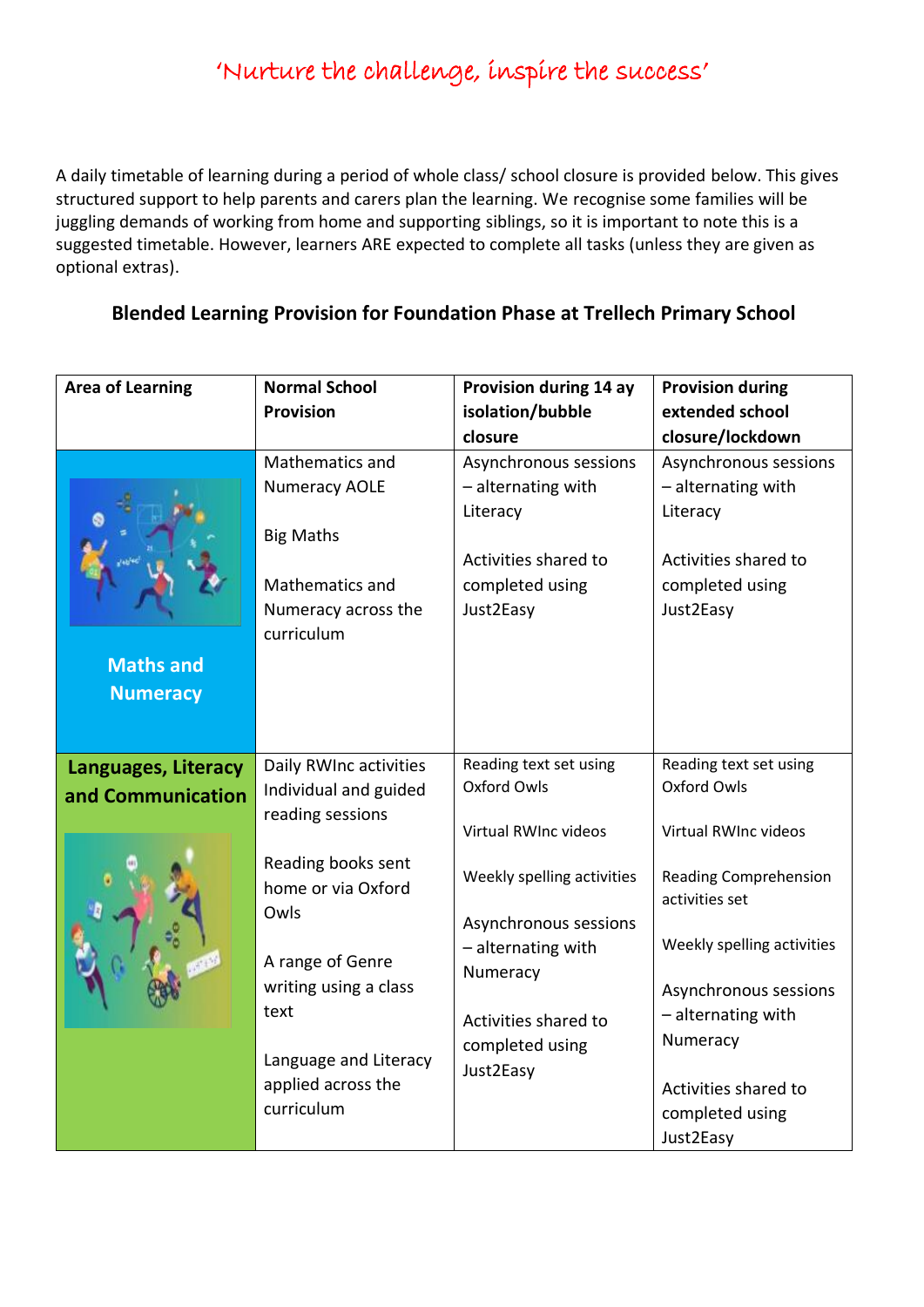| <b>All AOLEs</b>                           | <b>Curriculum for Wales</b><br>followed using pupil<br>voice for ideas across<br>the Key Stage | Activities set using Google<br>Classroom with a shared<br>focus across key stage 1<br>Teacher share resources<br>using synchronously pre-<br>recorded video when<br>applicable      | Activities set using Google<br>Classroom with a shared<br>focus across key stage 1<br>Teacher share resources<br>using synchronously pre-<br>recorded video when<br>applicable             |
|--------------------------------------------|------------------------------------------------------------------------------------------------|-------------------------------------------------------------------------------------------------------------------------------------------------------------------------------------|--------------------------------------------------------------------------------------------------------------------------------------------------------------------------------------------|
| <b>Contact with Pupils</b><br>and Families | Information shared via<br>Parentpay, twitter,<br>newsletters and Google<br>Classroom           | A group (8 children max)<br>TEAMs well-being call<br>(At least 2 members of<br>staff available for the<br>duration of the call)<br>2 phone calls to identified<br>vulnerable pupils | Weekly group (8 children<br>max) TEAMs well-being<br>calls<br>(At least 2 members of<br>staff available for the<br>duration of the call)<br>1 phone call to parents as<br>on-going contact |

#### **Blended Learning Provision for Key Stage 2 at Trellech Primary School**

| <b>Area of Learning</b> | <b>Normal School</b> | Provision during 14 ay | <b>Provision during</b> |
|-------------------------|----------------------|------------------------|-------------------------|
|                         | <b>Provision</b>     | isolation/bubble       | extended school         |
|                         |                      | closure                | closure/lockdown        |
|                         | Mathematics and      | Yr3-6 Mymaths Maths    | Yr3-6 Mymaths Maths     |
|                         | <b>Numeracy AOLE</b> | lessons planned and    | lessons planned and     |
|                         |                      | shared using Google    | shared using Google     |
|                         | <b>Big Maths</b>     | Classroom              | Classroom               |
|                         |                      |                        |                         |
|                         | <b>Mymaths</b>       | $Hwb - J2Blast$        | $Hwb - J2Blast$ and Hit |
|                         |                      | (timestables) and Hit  | the Button              |
|                         | Mathematics and      | the Button             |                         |
|                         | Numeracy across the  |                        | Asynchronous sessions   |
| <b>Maths and</b>        | curriculum           | Asynchronous sessions  | - alternating with      |
|                         |                      | - alternating with     | Literacy                |
| <b>Numeracy</b>         |                      | Literacy               |                         |
|                         |                      |                        | Activities shared to    |
|                         |                      | Activities shared to   | completed using         |
|                         |                      | completed using        | Google Classroom        |
|                         |                      | Google Classroom       |                         |
|                         |                      |                        |                         |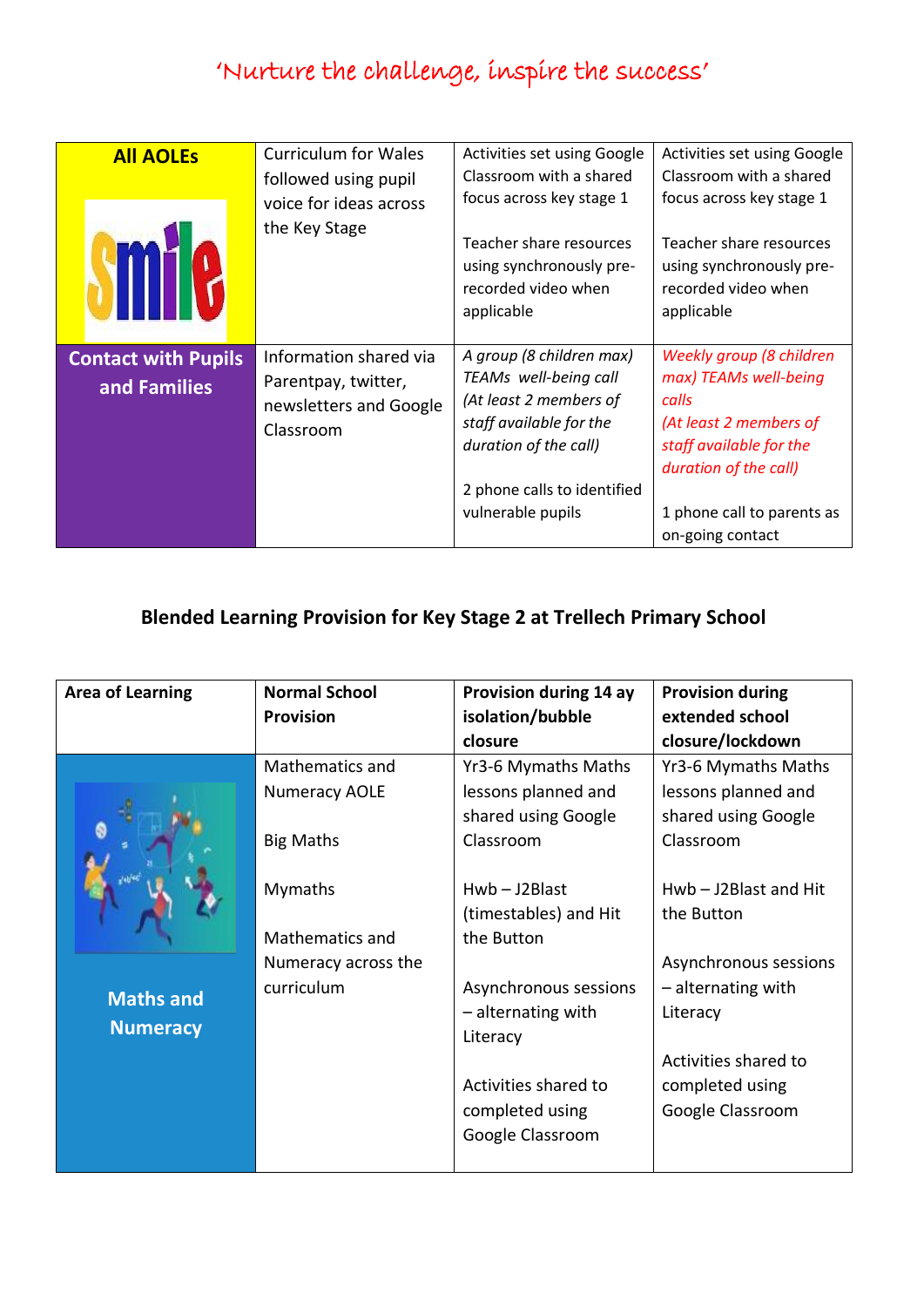| <b>Languages, Literacy</b> | Daily RWInc and Phonic                                            | Reading text set using                                                                             | Reading text set using                                                 |
|----------------------------|-------------------------------------------------------------------|----------------------------------------------------------------------------------------------------|------------------------------------------------------------------------|
| and Communication          | lessons as required                                               | <b>Oxford Owls</b>                                                                                 | Oxford Owls                                                            |
|                            | <b>Guided and Group</b><br>reading sessions<br>Reading books sent | Reading Comprehension<br>activities set<br>Weekly spelling activities<br>including J2Blast (spell) | Virtual RWInc videos<br><b>Reading Comprehension</b><br>activities set |
|                            | home or via Oxford                                                |                                                                                                    | Weekly spelling activities                                             |
|                            | Owls                                                              | Asynchronous sessions                                                                              | including J2Blast (spell)                                              |
|                            |                                                                   | - alternating with                                                                                 |                                                                        |
|                            | A range of Genre                                                  | Numeracy                                                                                           | Asynchronous sessions                                                  |
|                            | writing using a class                                             |                                                                                                    | - alternating with                                                     |
|                            | text                                                              | Activities shared to                                                                               | Numeracy                                                               |
|                            |                                                                   | completed using                                                                                    |                                                                        |
|                            | Language and Literacy                                             | Google Classroom                                                                                   | Activities shared to                                                   |
|                            | applied across the                                                |                                                                                                    | completed using                                                        |
|                            | curriculum                                                        |                                                                                                    | Google Classroom                                                       |
| <b>All AOLEs</b>           | <b>Curriculum for Wales</b>                                       | Activities set using Google                                                                        | Activities set using Google                                            |
|                            | followed using pupil                                              | Classroom with a shared                                                                            | Classroom with a shared                                                |
|                            | voice for ideas across                                            | focus across key stage 2                                                                           | focus across key stage 2                                               |
|                            | the Key Stage                                                     | Teacher share resources                                                                            | Teacher share resources                                                |
|                            |                                                                   |                                                                                                    |                                                                        |
|                            |                                                                   | using synchronously pre-                                                                           | using synchronously pre-                                               |
|                            |                                                                   | recorded video when                                                                                | recorded video when                                                    |
| VM                         |                                                                   | applicable                                                                                         | applicable                                                             |
|                            |                                                                   |                                                                                                    |                                                                        |
|                            | Information shared via                                            | A group (8 children max)                                                                           | Weekly group (8 children                                               |
|                            | Parentpay, twitter,                                               | TEAMs well-being call                                                                              | max) TEAMs well-being                                                  |
| <b>Contact with Pupils</b> | newsletters and Google                                            | (At least 2 members of                                                                             | calls                                                                  |
| and Families               | Classroom                                                         | staff available for the                                                                            | (At least 2 members of                                                 |
|                            |                                                                   | duration of the call)                                                                              | staff available for the                                                |
|                            |                                                                   |                                                                                                    | duration of the call)                                                  |
|                            |                                                                   | 2 phone calls to identified                                                                        |                                                                        |
|                            |                                                                   | vulnerable pupils                                                                                  | 1 phone call to parents as<br>on-going contact                         |

TEAMS Meet will take place each week with the Class Teacher, Head teacher and a Support Teacher. These will be 10-15-minute sessions as a social interaction catch-up with peers.

In the case of a whole school lockdown, we will be allocating Well-being Afternoons every Friday as a period that enables learners to go outside, carry out some physical activity and develop their sense of